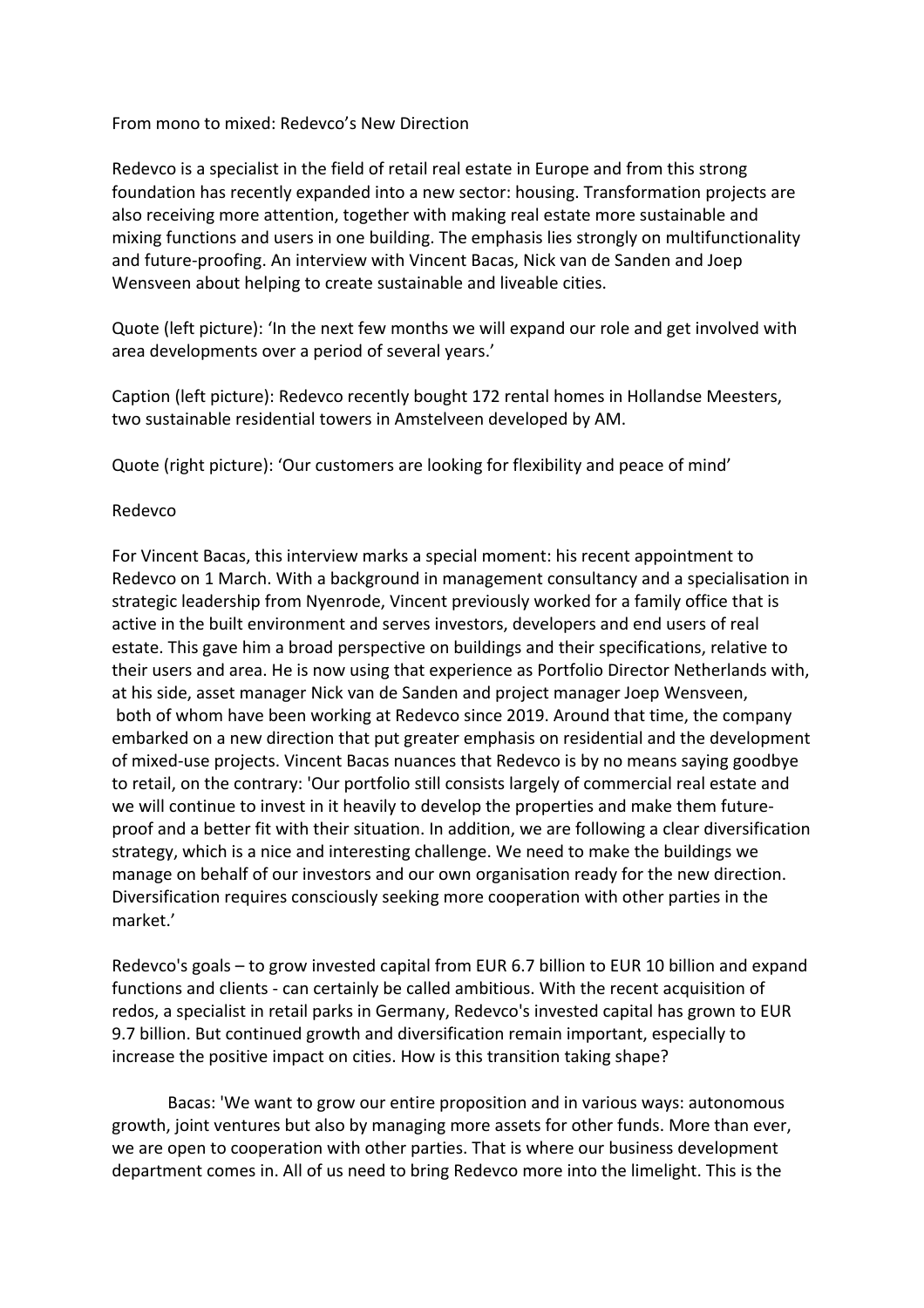most beautiful property company in the Netherlands, but it is a bit of a hidden gem. Together, we are working hard to promote our new profile. The machine is well underway.'

Van de Sanden: 'Our focus has also shifted from single assets in the high streets to encompass the surrounding urban areas. Our mission is to help urban areas become more sustainable and habitable. This is where the growth is that we want to accommodate. It requires a different use of our buildings and more connection with the surrounding areas. In Groningen, for example, an existing retail building is being redeveloped to accommodate a mixed-use infill, featuring a new top layer of homes. We are keeping a close eye on the impact on the surrounding area and the resulting improvement in liveability and attractiveness.'

Wensveen: 'In our role as a developing investor, we steer the transformation process and the parties involved, such as designers and builders. We analyse the buildings' existing qualities and characteristics and the urban fabric around them. That is the basis of our sustainability approacy. In addition to continuously improving the energy efficiency of our assets, in the next few years we will place greater emphasis on the carbon embodied in our buildings, looking at opportunities to carry out renovations using sustainable materials such as wood. What is already in place will be reinforced with new sustainable materials and construction techniques.'

Van de Sanden: 'Social impact is the key. Our buildings are often in iconic locations and contribute to their streets and cityscape. Therefore, we have an important duty of care towards residents, users and visitors.'

Bacas: 'That's why in the next few months we will be expanding our role to include developing urban areas and we're aiming for long-term involvement and a mix of functions. We are really picking up momentum now. We're not only expressing the ambition to diversify, but actually putting it into practice. Put your money where your mouth is.'

The retail market is clearly changing. We're seeing a different use of space in and around buildings. How do you see this?

Van de Sanden: 'The dynamic is unmistakable. Larger retail chains are experiencing lower demand so they are centralising their locations. At the same time, we are noticing many opportunities as new players emerge. Smaller companies are entering the market for the first time, together with companies that previously operated only online who now want to establish a physical presence, for example. New business models and new income streams are emerging. We see a clear need among our customers for flexibility and a desire for a hassle-free experience. In part, there is a shift from buying to being and content: presence and visibility.'

Bacas: 'We are clearly going through that transition ourselves: from just leasing retail space, it is much more about understanding the DNA of our end users and by doing so, delivering our added value.'

Van de Sanden: 'Entrepreneurs will furnish their spaces much more from a marketing point of view, focusing on community building and branding. Real estate and location in a city are increasingly seen as aspects of a company's advertising value.'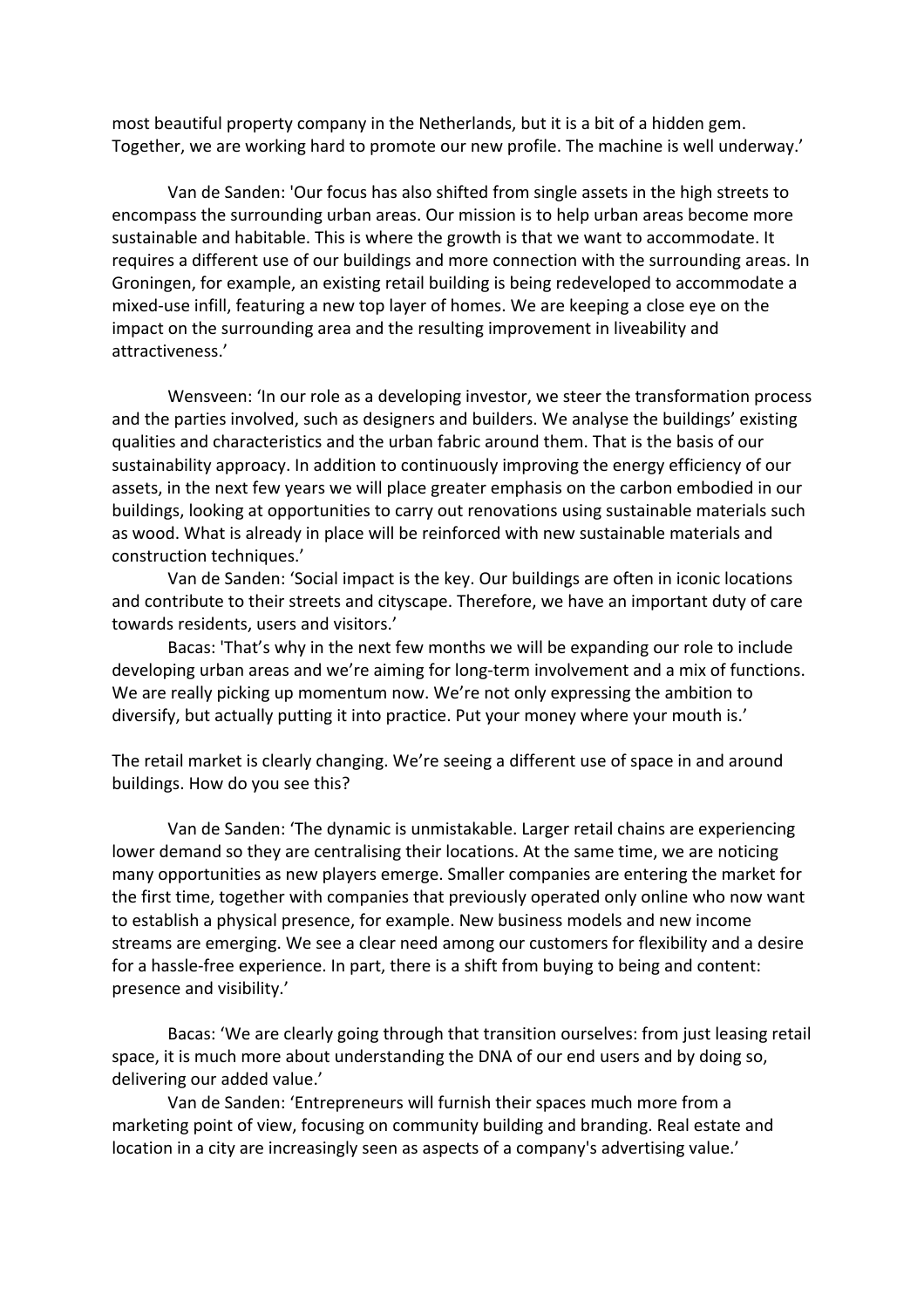Bacas: 'The costs involved are also quite different from those for development, construction and operation.'

A development you already mentioned is the focus on sustainability. What is Redevco's position on this?

Wensveen: 'We know what challenges all our assets are facing. By 2040, we want to be completely climate-neutral. With this in mind, we are making our existing buildings more sustainable and setting the bar as high as possible for new buildings. We have developed a generic design brief which is further elaborated per location and provides the starting points for the design team we work with.'

Wensveen: 'Energy is obviously an important theme in this approach, but we also look more widely and holistically at, for example, well-being and health.'

Bacas: 'This also applies to the residential projects that we acquire, for example. We expressly include our purchasing team in this.'

Wensveen: 'In addition, we relieve our tenants by increasingly taking care of the interior and exterior design. In the event of a change of tenant, this prevents the unnecessary loss of materials. We keep an integral materials passport and use it to steer explicitly towards reuse and circularity.'

Quote (bottom right picture): 'We know what challenges all our assets are facing. We want to be completely climate-neutral by 2040.'

Caption (bottom right picture): De Porseleinen Toren is a 40-metre high, energy-efficient residential tower in Delft, purchased from developer Synchroon.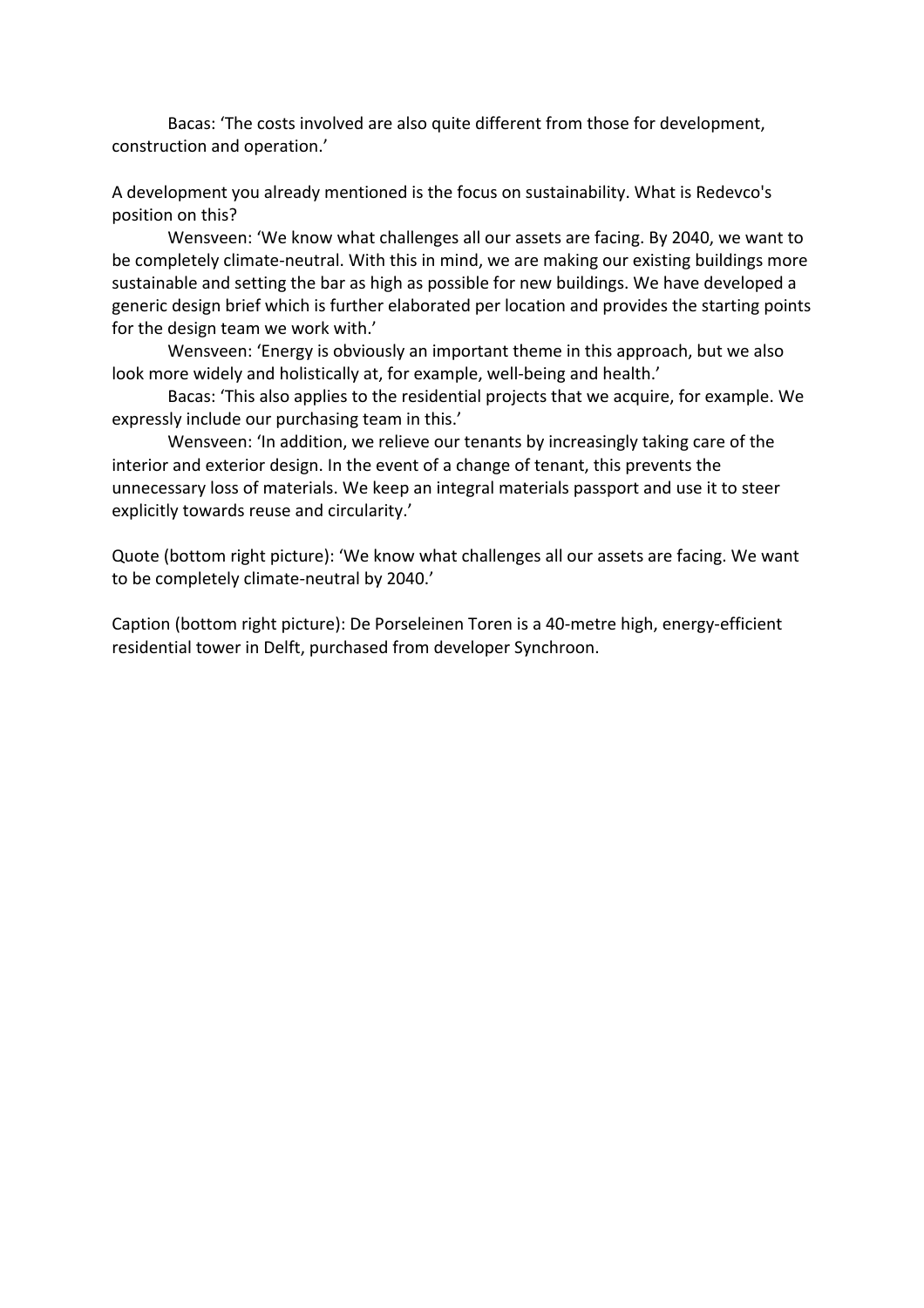## **Character Profiles**

### Do we have a housing PROBLEM or a housing CRISIS in the Netherlands?

Historically, the current housing shortage is very small in absolute terms. However, there is a large mismatch between the type of housing and the target group (source: CBS). The longer it takes to add suitable housing to the housing stock, the greater the chance that we will move from a problem to a crisis.

### Are investors driving up house prices?

In addition to low interest rates, we have higher incomes, older people moving into care homes at a later age, strong growth in the number of young adults, and private investors who buy up existing owner-occupied homes to rent out. Investors who add homes to the stock actually contribute to a solution to the housing problem.

### Will the new Housing Minister make a difference?

Yes, the pressure from a central body may not speed up processes but it can provide more opportunities in terms of development sites and change of use.

### The battle for space? Where do we build?

Everywhere and nowhere. The various stakeholders and interest groups will have to give and take.

### Which innovation is really going to make a difference?

Housing factories (prefab) that offer a circular solution will make a significant difference. Housing concepts that optimally respond to current and future needs also play an important role. Think of homes that are fully upholstered and furnished with all kinds of additional services that can be purchased as 'pay-per-use', such as cleaning, laundry service, etc.).

# If you had to name one group that needs help first in the housing market, which group would it be?

Young adults.

What will be the most important feature of living in the future? An inclusive programme with a mixture of functions.

### What could parties in the Dutch housing market do differently and better? Try to listen to each other better.

### Does the city need bigger houses?

No, we don't think that's where the greatest need lies. As a resident of the city, you can make use of the city's facilities and amenities and often also of shared communal space in buildings. This justifies a more efficient division of the living space. For example, do you still need your own kitchen? Room for a washing machine? In addition, the average household is smaller than before so it is a question of space efficiency rather than more surface area.

#### Does the affordable home not exist?

Yes, it does. Smarter construction and an appropriate supply of housing offer a lot of relief.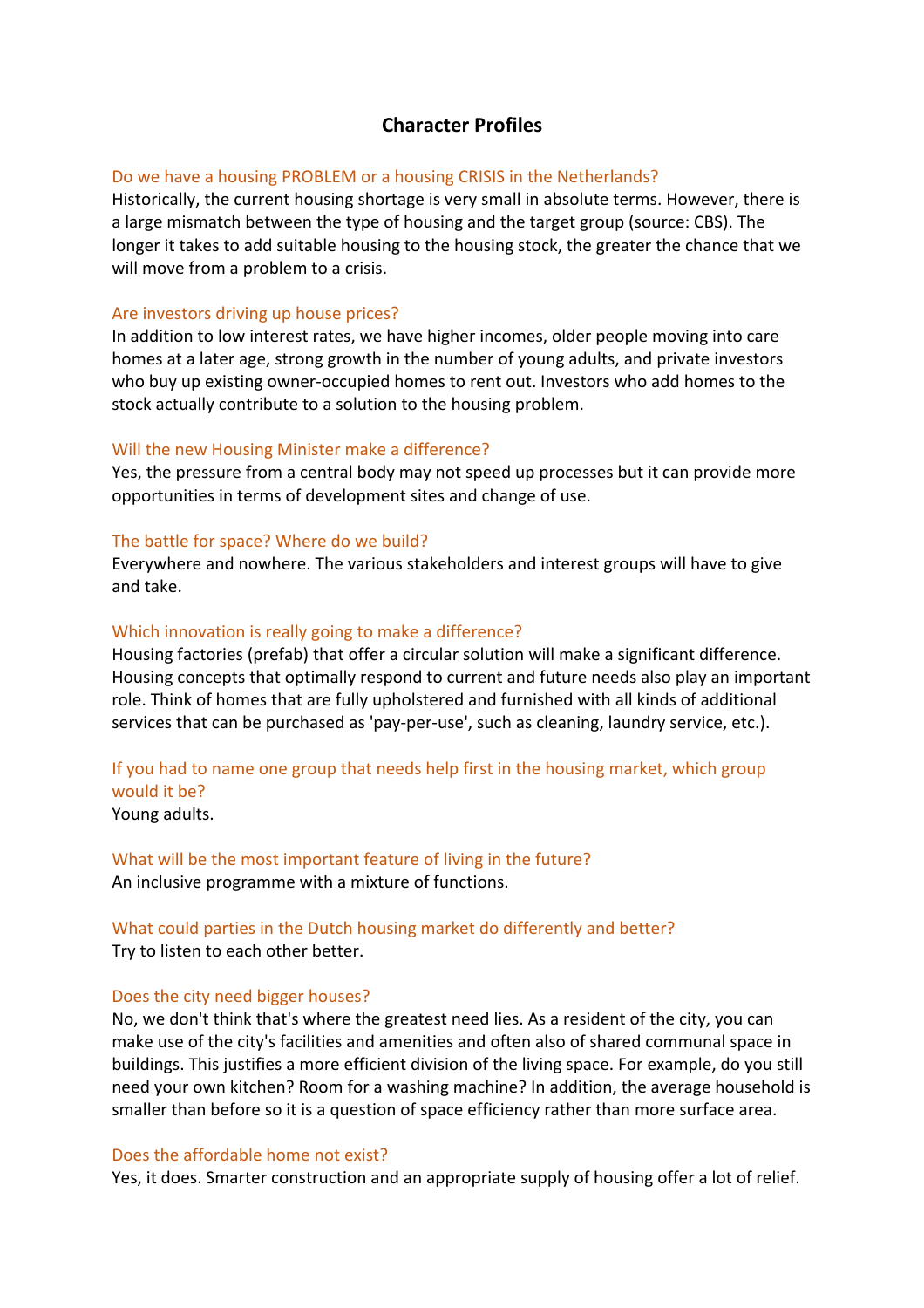# **Vincent Bacas**

How old are you: 45

Where did you grow up: The Rotterdam-The Hague region

In which city/village does your heart lie: Rotterdam. I was born there and still happily live in the neighbourhood

Did you become what you wanted to be: Yes and no, because I never had a very clear idea about that. I always aimed to keep developing myself.

Did you become who you wanted to be: Yes, the people in my environment are happy with me and I am satisfied with myself. But there will always be room for further development (quote from my wife)

Where do you like to be when you need some time for yourself: Out in the fresh sea air

Indoor or outdoor person: Outdoor person

Introvert of extrovert: Extrovert

Athlete or student: Student athlete. While studying, I always played sports at a high level. Still passionate about sports

Socialist or capitalist: Not specifically one or the other, I am just myself

Take or avoid risks: Taking risks responsibly, avoiding risks if I have to

To listen or speak: Depends on the setting, I think I can do both well

Who is your role model: I have always admired Michael Jordan. He was my idol when I was young and he always has been. I admire him both as an athlete and businessman. It's incredibly clever how the Jordan brand has been trending for decades.

Work or be free: Work has always had a positive association for me: a setting to meet new people, to develop myself and to make an impact. I have always enjoyed my work. Time off is especially nice when you've worked hard. Always having time-off would not give me satisfaction

Car or bike: Car when I work, bike in my spare time

Cooking at home or eating out: Eating out

Passionate about: Anything I want to be fully committed to. This ranges from building successful and future-proof organisations to passion for sport. Partial commitments don't exist for me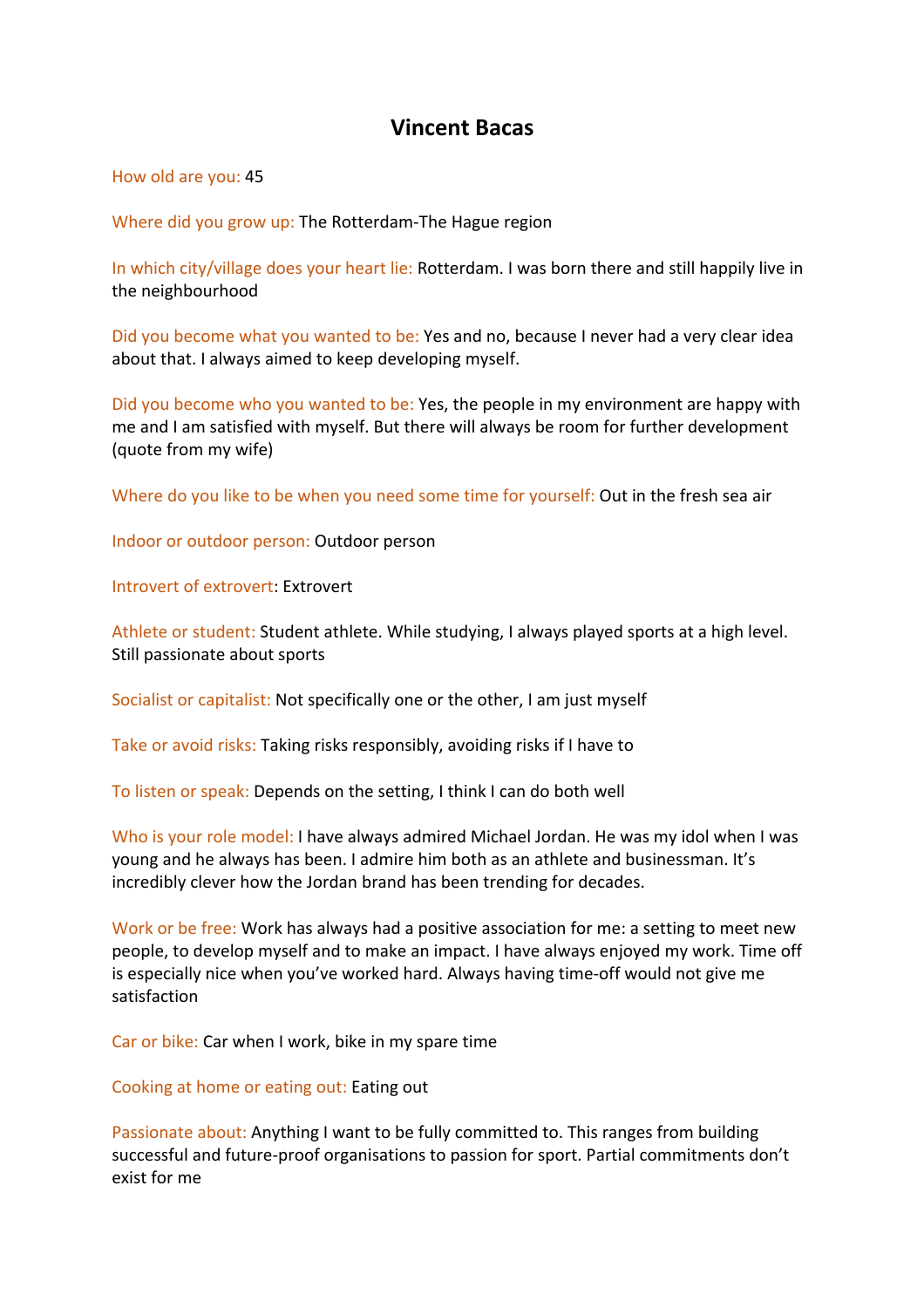Biggest inspiration: Cities like San Francisco, Shanghai and Rotterdam

This touches me personally: People's personal stories

Favourite Netflix series: Ozark

Favourite mode of transport: Car

Ultimate relaxation: Day at the beach with my family

Best sports achievement: Winning games when we're way behind - that's the most satisfying. Often more satisfying than winning a tournament

Guilty pleasure: Apple pie with whipped cream

Best business advice: I don't have much business advice, but I have received some general advice that has become a life motto for me. One is 'Don't regret the things you didn't do'. Another is 'Trust yourself and rely on your own strengths'

A perfect day consists of: Waking up, showering, going to the gym, making breakfast and then either relaxing at home with the family or going out together

Most grateful for: My family, parents and brothers

Is there anything you have dreamed of for a long time: A family trip to Australia

If you could wake up tomorrow with one good quality or talent, what would that be: Being able to enjoy the 'now' even better. And some extra golf-skills would be welcome too

What makes the city smart: The ability to adapt to constantly changing needs for living, working, shopping and recreation. And at the same time become an even better version of itself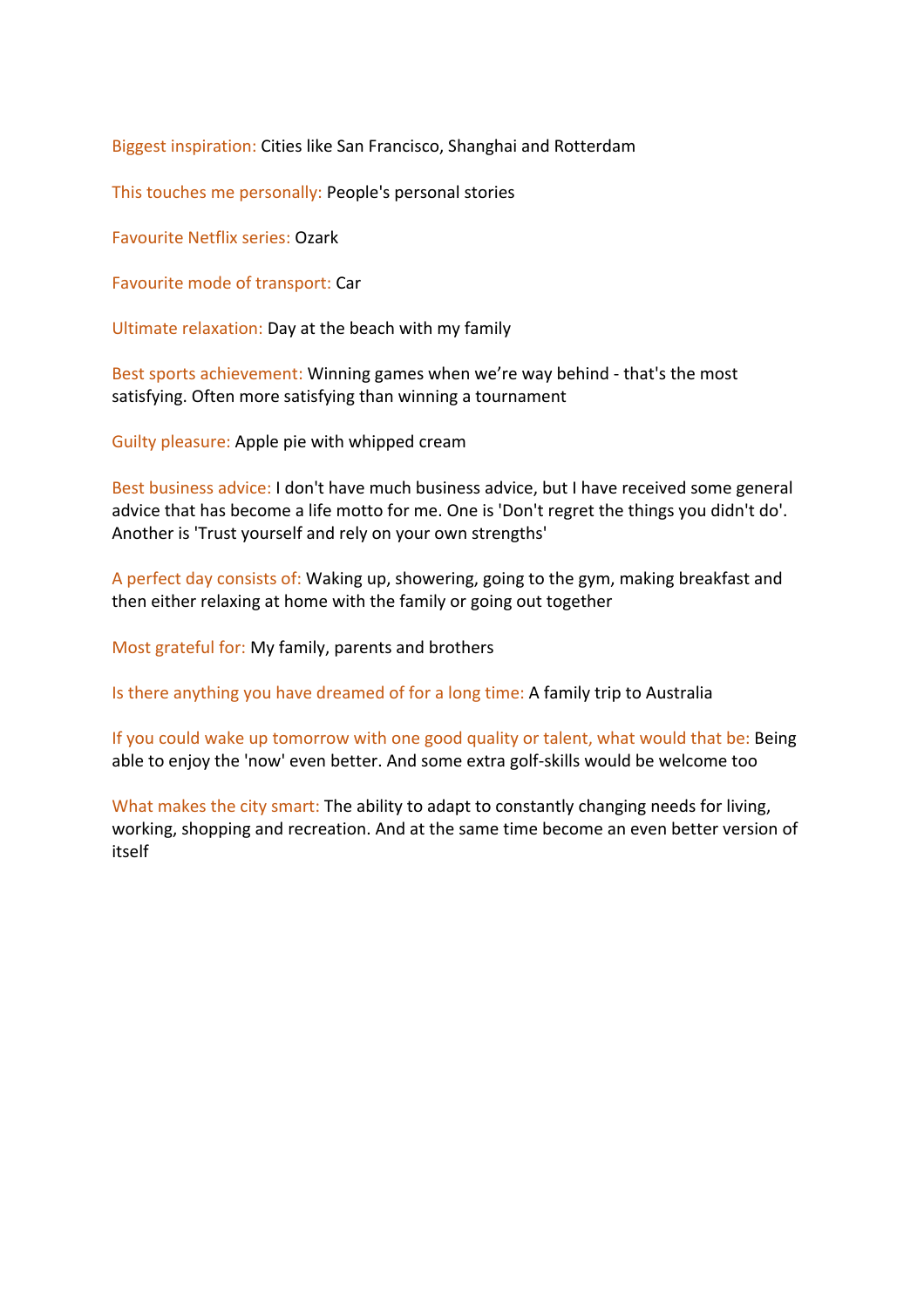## **Joep Wensveen**

How old are you: 48

Where did you grow up: Oost-Graftdijk

In which city/village does your heart lie: Amsterdam

Did you become what you wanted to be: No, I didn't become a fighter pilot in the end

Did you become who you wanted to be: Yes, in general I am satisfied with who I have become, but of course there is always room for improvement

Where do you like to be when you need some time for yourself: Somewhere in nature or in the polder on a bike

Indoor or outdoor person: Outdoor person

Introvert or extrovert: Introvert

Athlete or student: Athlete

Socialist or capitalist: Social Capitalist

Take or avoid risks: Take risks

To listen or speak: Speak

Who is your role model: Johan Cruijff

Work or vacation: Work

Car or bike: Bicycle

Cooking at home or eating out: Eating out

Passionate about: Technological developments in the field of sustainability

Biggest inspiration: People with a talent or enormous drive

This touches me personally: How humans treat the earth and everything that lives on it

Favourite Netflix series: Peaky Blinders

Favourite mode of transport: Bicycle

Ultimate relaxation: Kicking a ball around the Noordermarkt with my daughters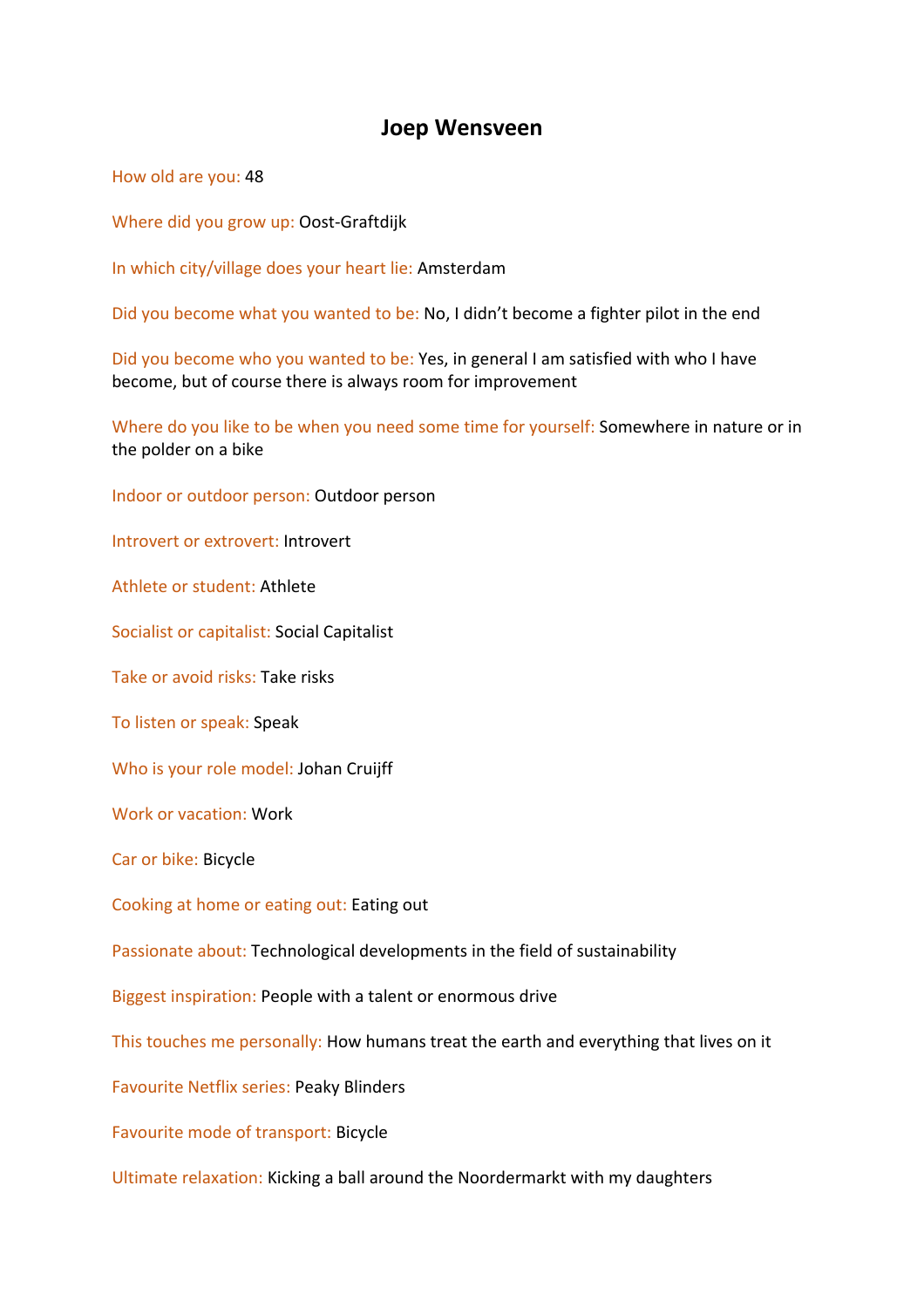Best sports achievement: Cycled up Mauna Kea (toughest climb in the world) in Hawaii

Guilty pleasure: Nonsense! Why feel guilty about something you enjoy!

Best business advice: Build a network of lasting relationships

A perfect day consist of: A long summer day in Tuscany with my two best friends and our families

Most grateful for: My two beautiful daughters

Is there anything you have dreamed of for a long time: Unfortunately I am not much of a dreamer

If you could wake up tomorrow with one more good quality or talent, what would it be: A little more patience wouldn't hurt

What makes the city smart: Increasing sustainability, in the broadest sense of the word, raises the standard of living of all its inhabitants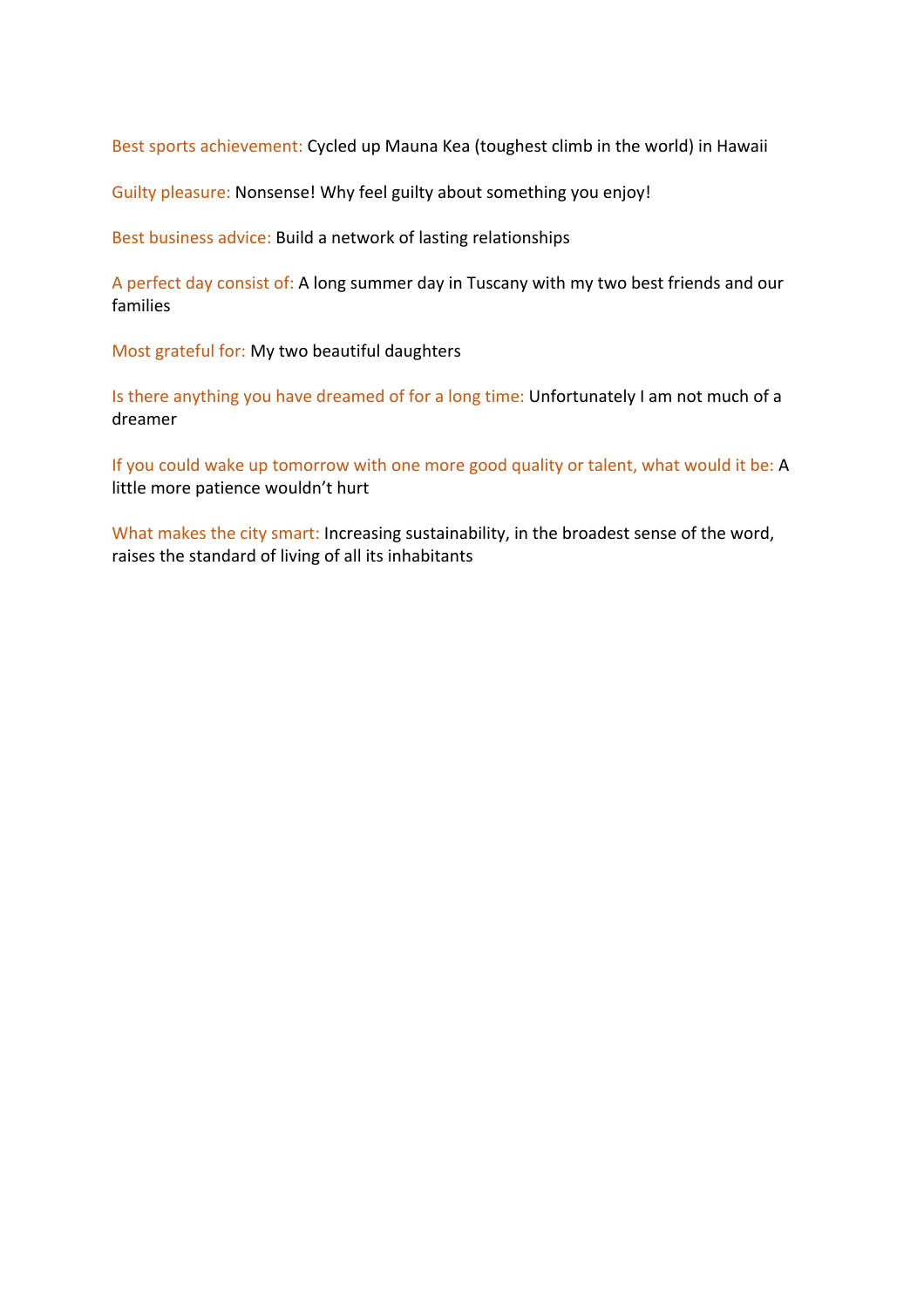# **Nick van de Sanden**

How old are you: 38

Where did you grow up: Veghel

In which city/village does your heart lie: Eindhoven

Did you become what you wanted to be: With an eye test of -6, pilot training was not an option.

Did you become who you wanted to be: Hard to say now. Give me another 10 years and I'll probably know.

Where do you like to be when you need some time for yourself: At home

Indoor or outdoor person: Both

Introvert or extrovert: Introvert

Athlete or student: Athlete

Socialist or capitalist: Social Capitalist

Take or avoid risks: Take

To listen or speak: Listen

Who is your role model: Many sports heroes and successful entrepreneurs

Work or vacation: Financial independence is the goal

Car or bike: Car

Cooking at home or eating out: Eating out

Passionate about: Working out and analysing business plans

Greatest inspiration: Startups and successful entrepreneurs

This touches me personally: Animal suffering

Favourite Netflix series: Breaking Bad & The Office

Favourite mode of transport: Car

Ultimate relaxation: Summer festival